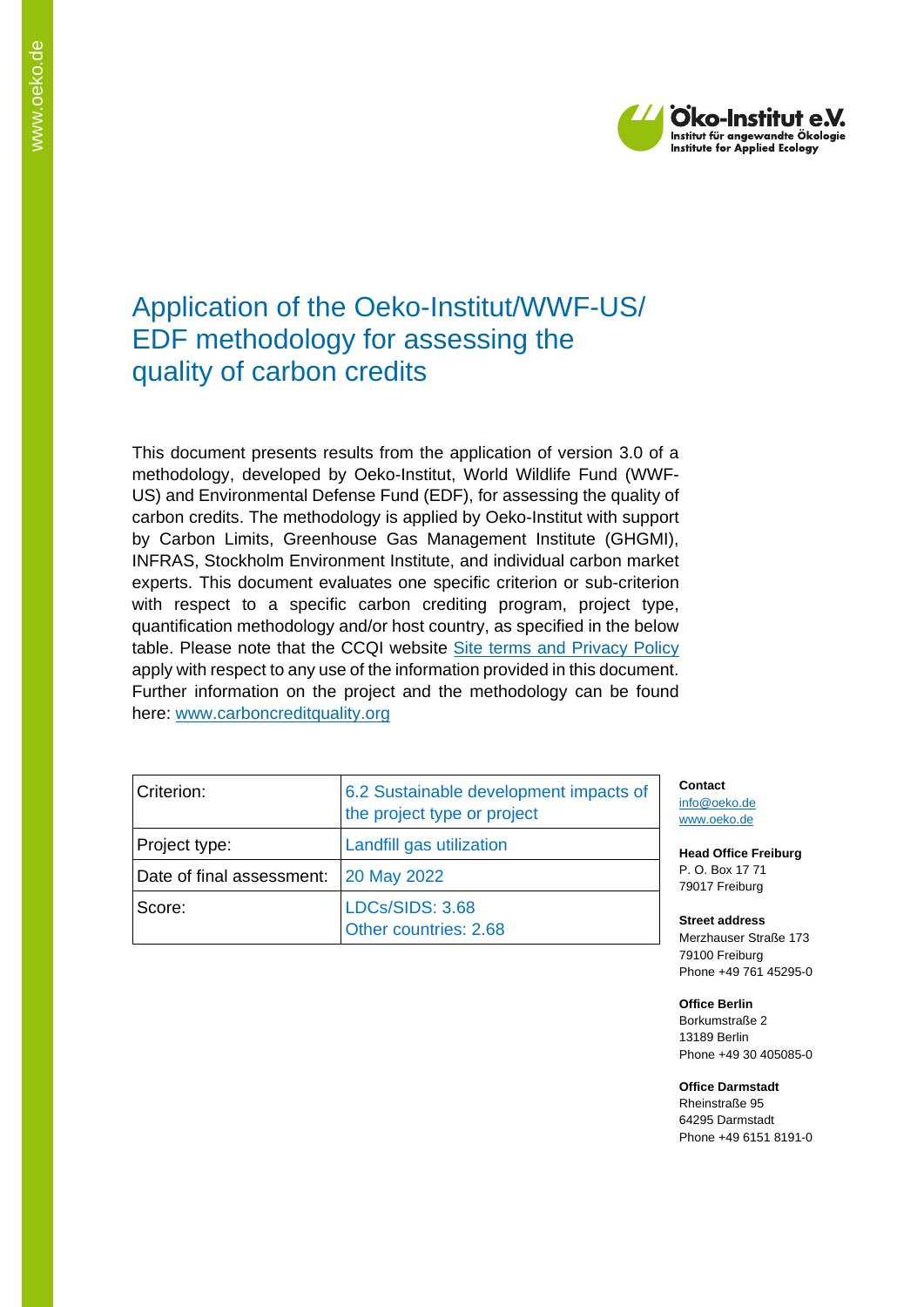## **Assessment**

## **Relevant scoring methodology provisions**

The methodology assesses the extent to which a project type or specific project contributes to or hinders the achievement of each of the 17 Sustainable Development Goals (SDGs), with the exception of Goal 13 on climate action which is the primary goal of the climate mitigation projects. To assess the impacts of a project type or individual project on each SDG, the methodology draws on a seven-point ordinal scale for each SDG (see further details in the methodology). The following table illustrates the scale from -3 to +3 points to assess the impact or influence of a project type or individual project on each individual SDG goal:

| Impact of the project on the SDG goal                                                                                          | <b>Points</b> |
|--------------------------------------------------------------------------------------------------------------------------------|---------------|
| Indivisible: The successful implementation of the project automatically delivers progress<br>on this SDG goal.                 | +3            |
| Reinforcing: The successful implementation of the project directly makes it easier to make<br>progress on this SDG goal.       | +2            |
| Enabling: The successful implementation of the project indirectly creates conditions that<br>enable progress on this SDG goal. | $+1$          |
| Consistent: There is no significant link between the project and this SDG goal.                                                | ±0            |
| Constraining: The successful implementation of the project constrains the options for how<br>to deliver on this SDG goal.      |               |